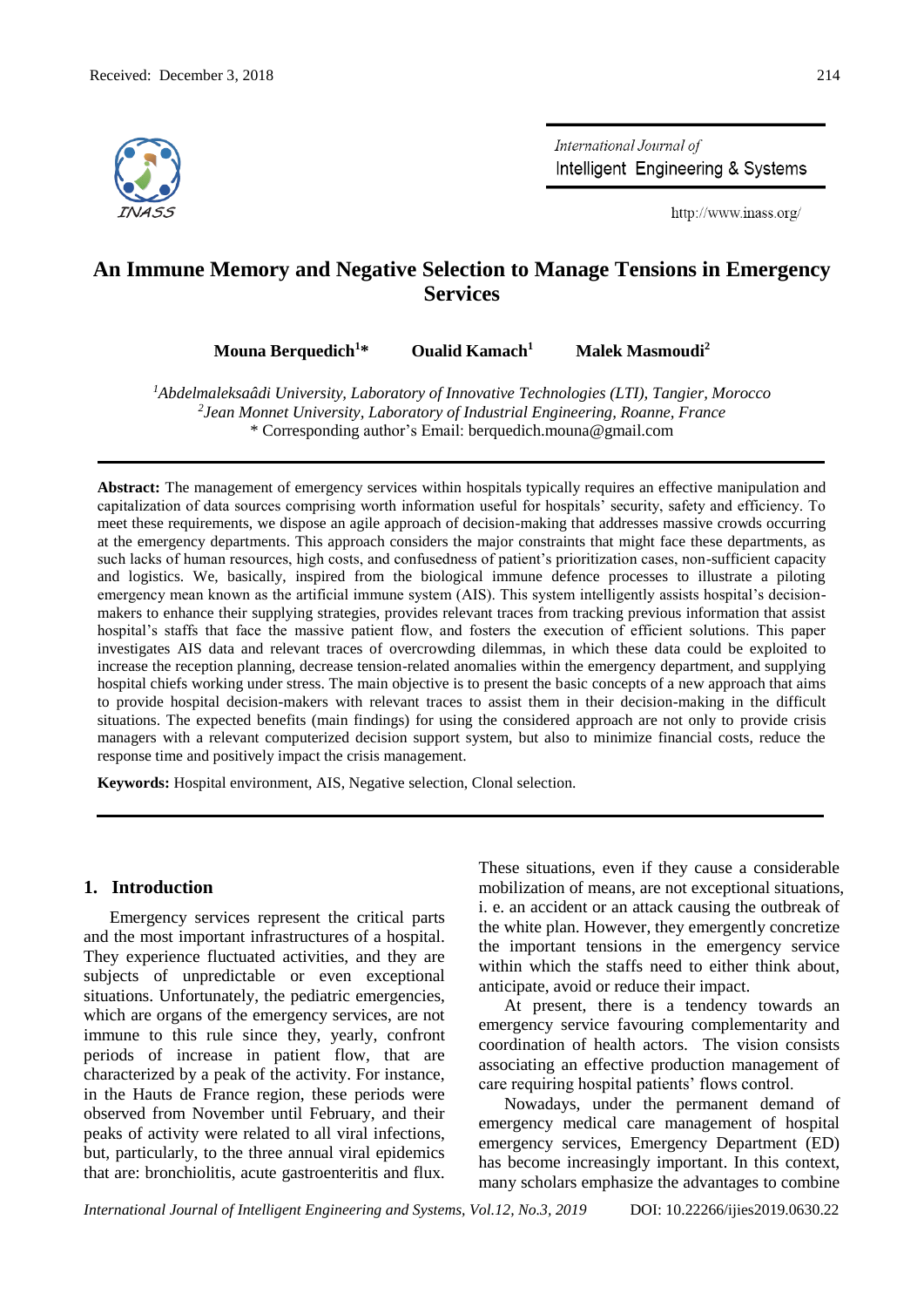intelligent systems to enhance the data availability, reliability, quality and accuracy of communication and computation in order to fully resolve overcrowding phenomenon within various hospitals' emergency facilities [5]. To anticipate and manage the patient outflow consists two of the most important dilemmas within emergency services worldwide. To deal with this patients' fluctuation, EDs require significant human, material resources and a high level of coordination among humans and materials [6]. Unfortunately, these resources are limited. The patients' flux generates ED overcrowding [6]. As a result, ED managers need to monitor patient flow continuously and detect either normal or abnormal patient behaviours. Hospital information system plays an important role in development hospitals efficiencies. To achieve that, we require a decision-making tool to control these situations.

The manipulation of data and the making of satisfying decisions are two major challenges facing the construction of hospital decision-support systems [7, 8]. The objective lurking beneath that is to realize an excellent control of the patient's flow basing on experience feedback, which often consists a sitting of adverse events knowledge base. This feedback is articulated upon a starting loop collected from the ground; retrieving information, analysing it and finding appropriate solutions. After these analyses, it is possible to turn back to it, highlight suitable action to the emergency department, and, finally, deliver real retroactive loop of continuous updating from data fields.

The forthcoming sections in this paper structured as follows. The section 2 provides a review of literature concerning the disturbances, situation of tension and patient flows in emergency departments of hospitals, as well as citing many guiding principles of white plan and raising the reception capacities. Sections 3, 4 and 5 encapsulate the AIS techniques by describing they key features, analyzing of arrivals and treating patients in the emergency facilities, respectively. Sections 6 and 7 illustrate the filtering and the matching with Manhattan distance methodologies, followed by the system architecture and computational results in sections 8 and 9, respectively. Further, the conclusions and discussions presented in section 10. In each case, the investigation resembles the most current works, describing key elements of the algorithm included, and shed light on the benefits and optimal results gained from the application of AIS technology-based means.

#### **2. Literature review**

#### **2.1 The disturbances in the hospital environment**

The emergency department is one of the critical infrastructures of a hospital [5]. Often, it confronts events and /or exceptional situations, as such the increasing number of patients resulting epidemic episodes (e.g. natural disasters, terrorist attacks and accidents, etc.), reduction of resources, and the appearance of complex pathologies requiring considerable time processing.

The consequences of these disturbances on the hospital emergency services can vary from a simple peak of activity to a situation of crisis, passing through situations of tension.

#### **2.2 The situation of tension in the emergency service**

The situation of tension in an emergency service refers to an imbalance between the load flow in care and the capacity of care [2]. The load flow in care quantified by the number of patients entering, the number of patients leaving and the number of patients abandoning emergencies without support. Whereas, the capacity for care (human and material resources) measured from the number of doctors and nurses or auxiliaries, and the number of boxes and beds and the medical equipment.

There are three main identified factors that can influence this balance between the load flow in care and the capacity of care. Firstly, factors influencing the number of admissions, as such seasonal epidemics (e.g. influenza, colds, gastroenteritis, bronchiolitis, etc.), seizures, availability of upstream and downstream doctors(on days, nights, or holidays).Secondly, the factors influencing the speed of management, and, therefore, the capacity to produce care, i.e. the speed of radiological examinations, the availability of resources. Finally, factors influencing downstream management, for example, internal and external transfer capacity, availability in downstream and outpatient care services.

Different perspectives have also outlined the situations of tension. They are bounded by different factors indeed. From a patient flow perspective, a tense situation in an emergency department refers to an imbalanced load out of the caring capacity of a facility, in which the marginal value exceeded. From these factors, the care load and the capacity of care depicted. Their definitions as follow:

1. Care load: basing on numbers of the entering and the outgoing patients,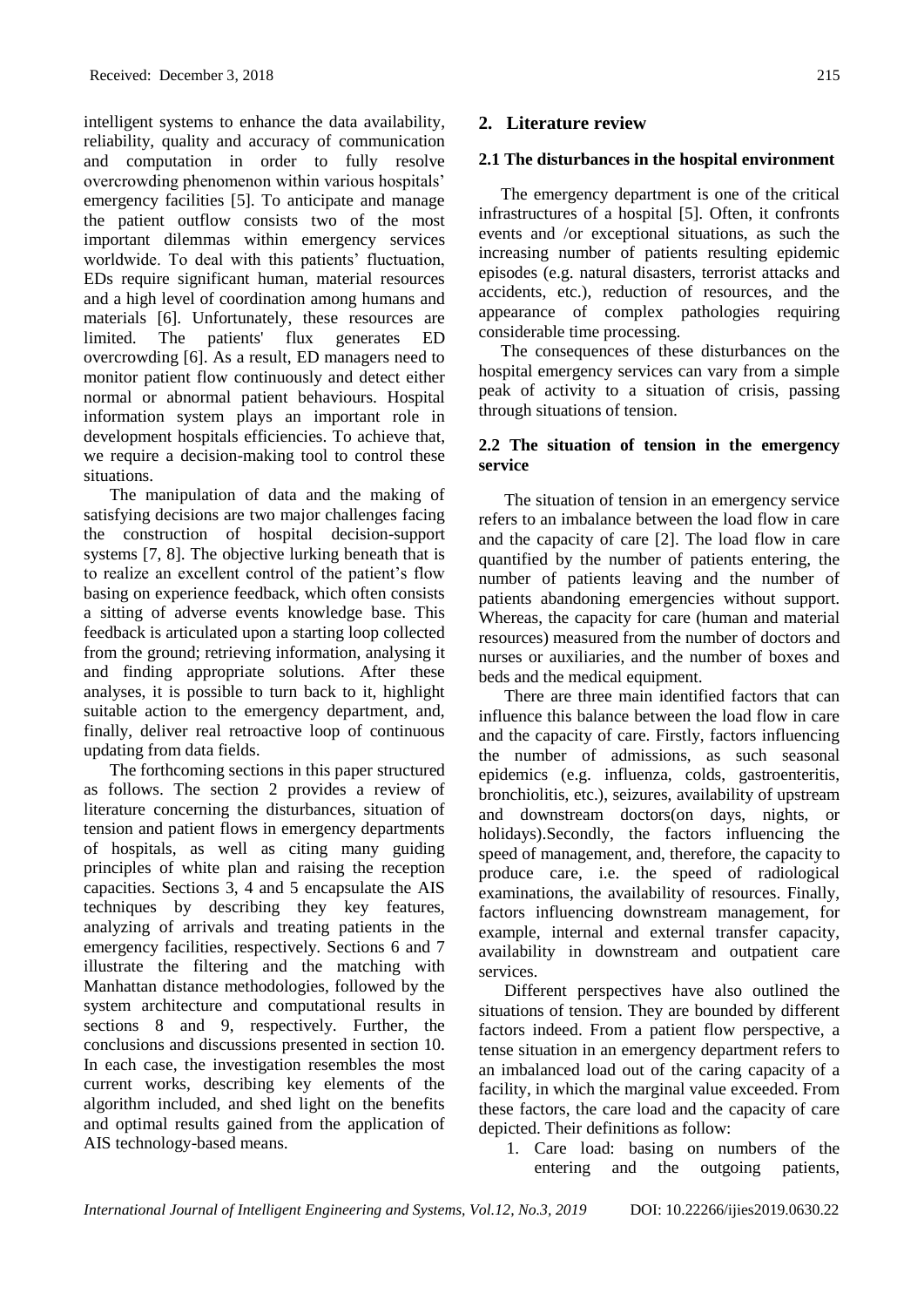runaways and the number of untreated patients leaving emergency services.

2. The capacity of care: represents the emergency department patients' number being held during a given period, taking into account human and material means. This includes the number of doctors, nurses, and care auxiliaries, number of boxes, beds and medical equipment. It is estimated by emergency department employees.

Concerning the capacity of the care, we will define two types of capacity:

- The required capacity: the gain of the resource working with maximum capacity.
- Available Capacity: the capacity of the resource subtracting from the times of dysfunction.

The main factors that can affect balance are:

- The factors affecting the number of inflows (patient flows): seasonal epidemics (influenza, colds, gastroenteritis, bronchiolitis, etc.), accidents (works, factories and road accidents).
- The factors influencing faster care and, therefore, the capacity to produce cares, as such the nursing staff competencies (experience feedback, etc.), internal and external transfer capacity (availability of downstream care services).

# **2.3 Large influx of injured people in hospital**

The hospitality of massive influx victims is taken into account by a recent ministerial circular, called White Plan. This plan displays arranging levels made in every public and private hospitalization facility (with or without emergencies from this facility). The guiding principle of the White Plan is to ensure an optimal reception of victims considering the safety of already hospitalized persons. A crisis unit is the basic structure of the White Plan. Accordingly, deciding planned formalized provisions in reflexing sheets: the establishment of reception points for victims, families, media, access to these points of reception, opportunities to increase the admission capacity of the institution, and the management of the deceased peoples.

# **2.4 Guiding principles of the white plan**

The triggering event generates a large number of simultaneous victims. It had, for too long, engendered policies of simple transportation to the nearest health facility.

These "wild" made evacuations took place using personal cars or ambulances. They mostly moved the catastrophe from one place to another. Indeed, an unwarned and unprepared hospital was too often the cradle of what Huguenard described as "an improvisation, a sterile agitation, multiple and contradictory orders, useless goodwill, unhealthy curiosity "[9].

This wholly unsuitable reception paralyzes the natural operation of the hospital. The basic principle of Emergency Plans is, therefore, to provide better welcoming to these epidemic victims while disposing security to the already hospitalized patients progressively and possibly ensuring some usual emergencies functioning. In practice, how to deal with the raising groups of victims?

In this paper, we are particularly interested in increasing the reception capacity via intercoordination networks linking several regional hospitals and guaranteeing the safety of the hospitalized persons in each hospital.

# **2.5 The increase of reception capacity [9]**

The White Plan then defines how to increase hospital capacity. Starting from a census as quickly as possible of the existing means (staff, beds, operating rooms, laboratories, etc.) at the time of the alert, several procedures kickoff:

- Keep staff on site especially if an event occurs during a team change.
- Lightening plus deprogramming the activities of operating theaters, radiology departments, and laboratories.
- Move patients whose stable conditions demand less involved services, even towards other institutions.
- Recall staff by:
	- A multiplication-tested system.
	- Graduation according to the projected duration.
	- A list of updating, confidential, and accessible contacts 'information.
	- A rally to their service or a specific decontamination point.
	- Effective functioning of the staff children nursery.

In this work, our studies are geared towards emergency decision support systems. Although much research has been done in this area, to our knowledge, none of them has really focused on the collaborative use of telemedicine for emergency decision support systems, especially its uses during evacuation and between health centers structures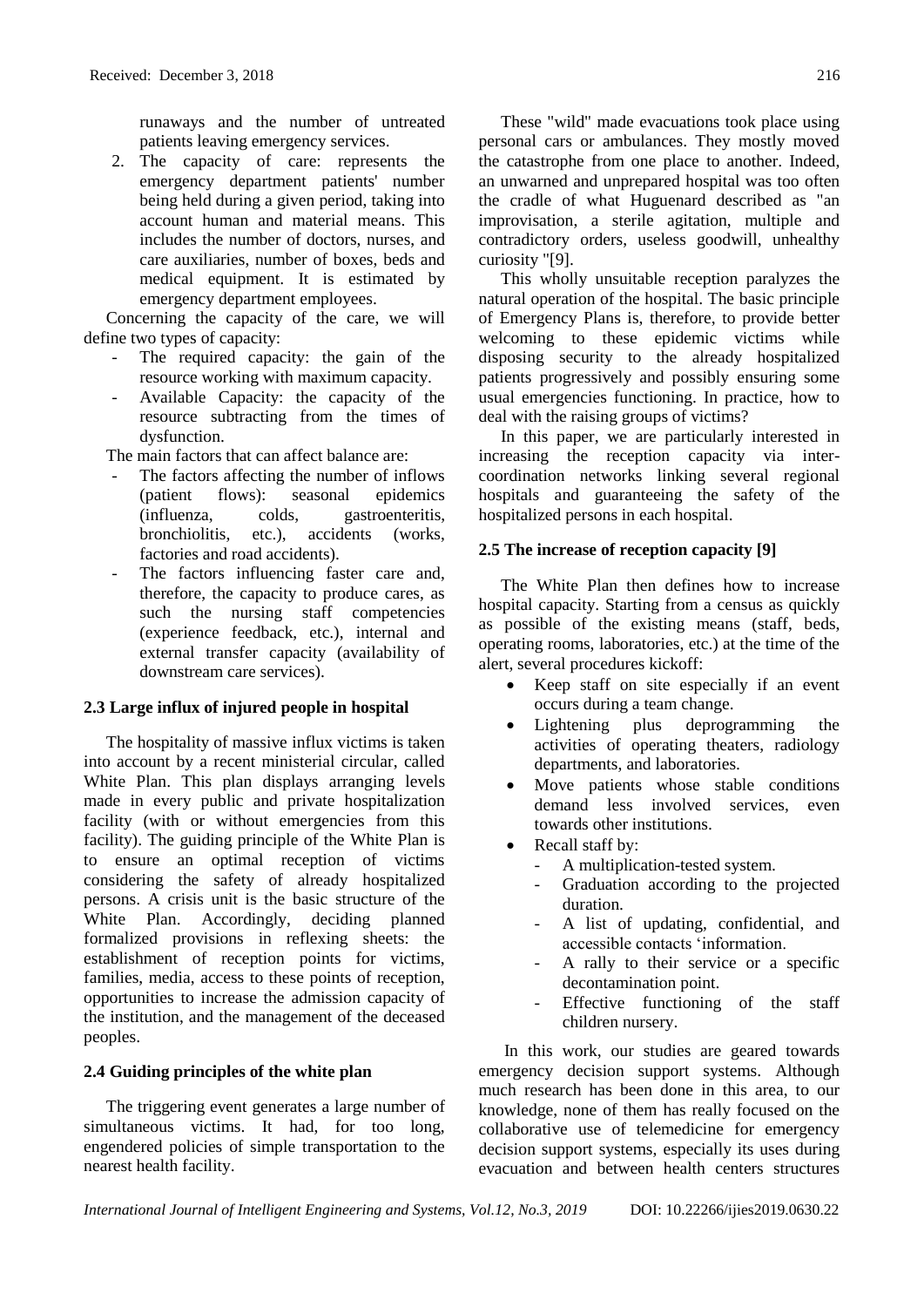that save time and save lives during crisis management. The success of crisis management is linked not only to a well-developed strategy. The main objective of our methodology is to build a knowledge base updated regularly by the negative selection algorithms that will improve the decision making in the emergency department.

# **3. Overview of the AIS techniques**

# **3.1 Basic concepts**

The Artificial Immune System field, being inspired from the natural immune system of several species, helps ambitious practitioners to develop systems that operate within environments facing similar constraints that natural immune system deals with biologically. In this context, De Castro and Timmis define the AIS as "the adaptive systems, inspired by the theories of the immunology, as well as the functions, the principles and the immune models, in order to be applied to the resolution of problems..." [10].

The immunity is subdivided into two distinct systems: the innate immune system and the adaptive immune system. The adaptive immune system has three principal processes: negative selection, clonal selection and immune network [11]. Whereas, Natural Dendritic Cells are the link between the innate and adaptive immune system.

# **3.2 Negative selection**

The purpose of negative selection is to provide tolerance for self-cells, wherein, the thymus is a gate against the non-self-antigens, and the T cells representing non-self-antigens, are destroyed in this organ. All the T-cells retiring of the thymus and circulating in the body are set tolerantly towards the self [12].

# **3.3 Clonal selection**

The clonal selection algorithm is used by the natural immune system to define the basic features of an immune response of an antigenic stimulus [13].This algorithm achieves the idea of only the cells that capable to recognize the antigens are selected to proliferate against the intrudes. These selected cells are subjects to affinity mature processes, which improves their selective affinity of the antigens. They include detectors in their clusters indeed. These readers can detect specific antigens in variate stages of the clonal selection (For more details consult the article [14]).

#### **3.4 Immune network**

The immune network theory was first proposed by the researcher Jerne [15], who stated that an artificial immune network is a bio-inspired informatic model that uses the ideas/concepts of the immune network theory, and, mainly, the interaction between B-cells and the cloning process. In fact, it receives an antigen as an intruder and, then, it sends back an immunized network comprising the B-cells able to adjust the disturbances. Hence, the immune network process is similar to the clonal selection, except that there exist mechanisms of deletion that destroy the cells having certain inceptions of affinities amidst one another.

# **3.5 Dendritic Cells (DCs)**

The Dendritic Cells Algorithm is a secondgeneration algorithm based on an abstract model of natural dendritic cells (DCs) [16]. It was first introduced to the mathematical field in 2005 [17]. Indeed, natural DCs are parts of the innate immune system. They are responsible for the initial pathogen detection that acts as a vital link between the innate and adaptive immune systems.

Besides, the clonal selection algorithms mostly used as optimizing algorithms. They use a lower amount of classifications indeed. Thus, the artificial immune systems algorithms used for classification are considered as classifiers since they combine the output of many simple classifiers all together. Overall, the clonal selection principles were first achieved in 1959 [18].

# **3.6 Training methods [19]**

The T-cells and B-cells are the two types of cells involved in order to recognize present pathogens. The population of these present cells in the bloodstream is responsible for recognizing and destructing the pathogens. This population acts collectively indeed. It can identify new pathogens using two training methods which are the negative and clonal selections. By activating the process of negative selection, the natural immune system (NIS) is capable to protect the tissues of the host organism from being attacked by the host's own immune system. Naturally, some cells generate detectors efficient in identifying proteins that exist on the surface of the cells. These detectors, so-called "antibodies", are randomly created, and before the cells become fully mature, they are "tested" in the thymus. This thymus is an organ located behind the sternum, and it is able to destroy any immature cells that identify the tissues of the organism as "non-self"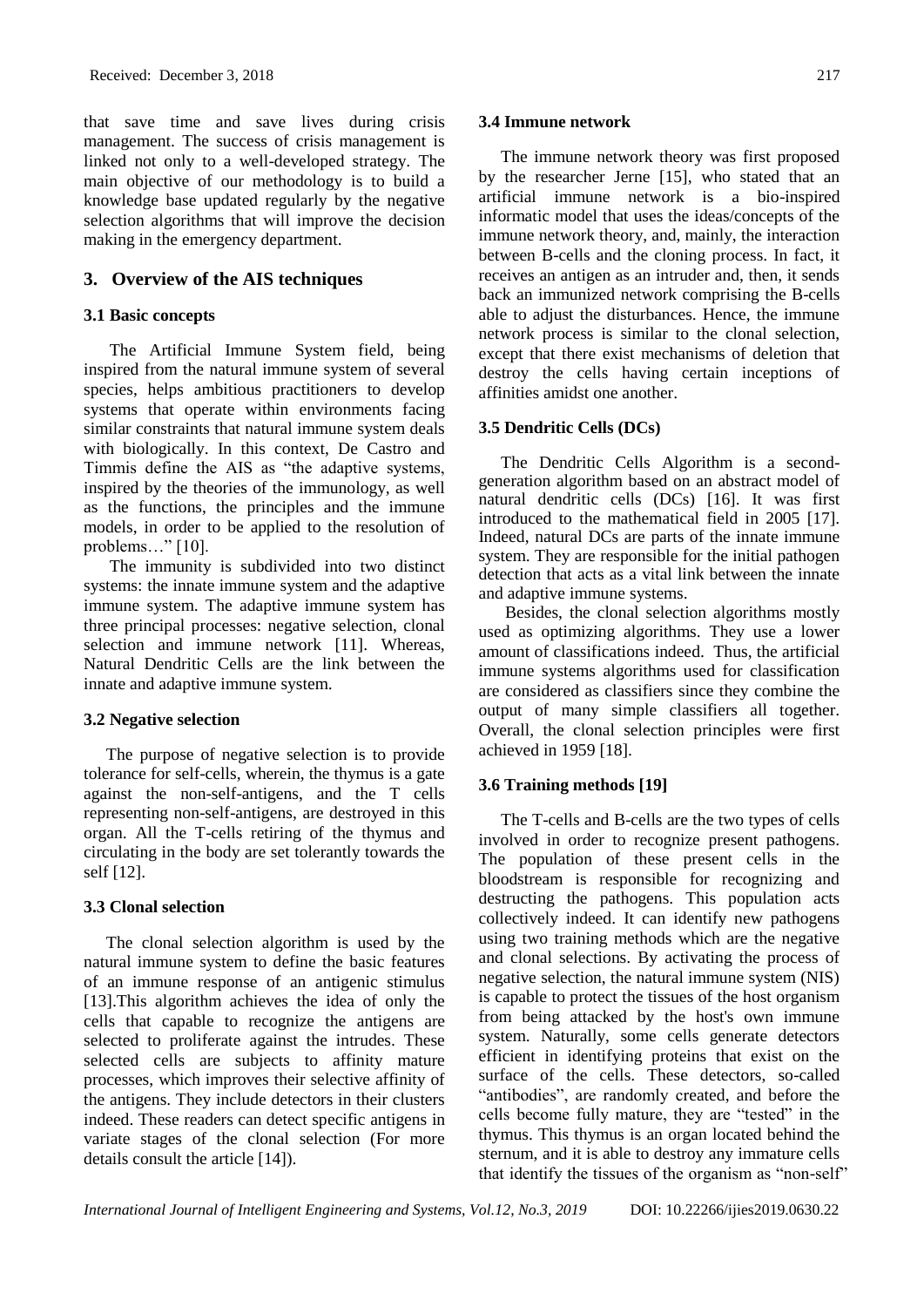[19]. Hence, the process of negative selection maps the negative space of a given class as such the given examples of the "self" class. Historically, the negative selection algorithm firstly appeared in 1994 [20]. By adopting this clonal selection process, the NIS is able to adjust itself in order to provide the most efficient response against pathogens' attacks. This clonal selection happens when a cell detector finds an already seen pathogen in the organism, herein, it clones itself, then starts the immune response. In fact, the cloning process introduces small variations in the pattern that the cell detector recognizes. The number of the clones created by a cell detector is proportional to the new pathogen cell "affinity". It is a measurable manner to detect the extent to which the cell matches the pathogen. The amount of variation allowed in the clones is negatively proportional to the affinity—the cells with the most affinities are mutated less. The clonal selection algorithms are similar to the natural selection systems, and the clonal selection algorithm is, therefore, similar to the genetic algorithms basing on natural selection [21]. Nevertheless, clonal selection algorithms have fewer parameters than genetic algorithms and, potentially, they do not require complex functioning operations. Thus, the clonal selection algorithms are mostly used as optimizing algorithms, and few of them adopted in the classification context. Ever since, the clonal selection principles previously appeared in 1959 [22], the artificial immune systems algorithms applied them for classifications, and they are considered to being classifiers—they combine the output of many simple classifiers.

# **4. Analysis of arrival patients**

Several works stated the management of the sliding flow of the random arrivals to hospitals based on different methodologies. In this regard, Tandberg and Qualls used three statistical methods: the moving average and two seasonal decomposition methods. They predict the Emergency Department (ED) presentations number at any time of the week in the University Hospital of New Mexico [23]. Rotstein and other researchers developed a statistical model of emergency service in a hospital located in Israel [24].

Abdel-Aal and Mangoud used two univariate time-series analyses to modelling and predicting the monthly volume of patients during eleven-yearperiod (1986-96) at family and community medicine primary health care clinic of King Faisal University, Al- Khobar, Saudi Arabia [25]. Others scholars adopted Box-Jenkins models to estimate the daily emergent admissions, and the number of emergencies often occupied beds at Bromley Hospitals NHS Trust in the United Kingdom [26]. Jones, Joy, and Pearson studied ED models at a hospital in Tenerife, Spain. Their analysis was based on time-series of ED presentations number per-hour all along six-year-period (1997-2002). The authors divided the time-series models into linear and nonlinear models [27].

Few studies explored the use of knowledgebased-data articulating on the previously achieved solutions and past scenarios in order to make suitable decisions covering the massive flow of patients. Our work will present a proactive approach to solving this problem.

# **5. Triage of patients in the emergency department**

A distinction was made among scales of available patients for triage at the emergency department level. Five classification levels of severity of the arrived patients at the Emergency Department (ED). Each level assigned weightings according to its severity. We cite the setting tools available as follows:

The Emergency Severity Index (ESI) is a fivepoint-score indicator developed by American research agency formerly known as the Agency for Healthcare Research and Quality. This validated score bore several modifications making it possible to obtain the current version in 5 points [28, 29]. A score of 1, indicates severe and unstable patient, corresponds to immediate management. A patient with a score of 5 is stable and does not require urgent care.

Another sorting ratio is the Manchester Triage Scale (MTS). It is developed in 1996. The study demonstrates that it can detect severe patients [30]. Subject to good use, including the training of personnel, MTS has good sensitivity. We detect patient levels from MTS1 to MTS5.

Also in Canada, the computerized sorting scale known as the Canadian Emergency Department (CRTC) [31, 32] was introduced in 1998 and it is widely adopted in the US. It takes into account the speed of implementation of the care and their reassessment time to adopt the consumption of care. It relies on a standardized list of reasons for consultation with the concept of determinant called the first and second order CIMU levels are distinguished from 1 to 5.

It is, for this reason that an evaluation of the relevant trace according to three Levels was chosen:

• Level one: urgent patients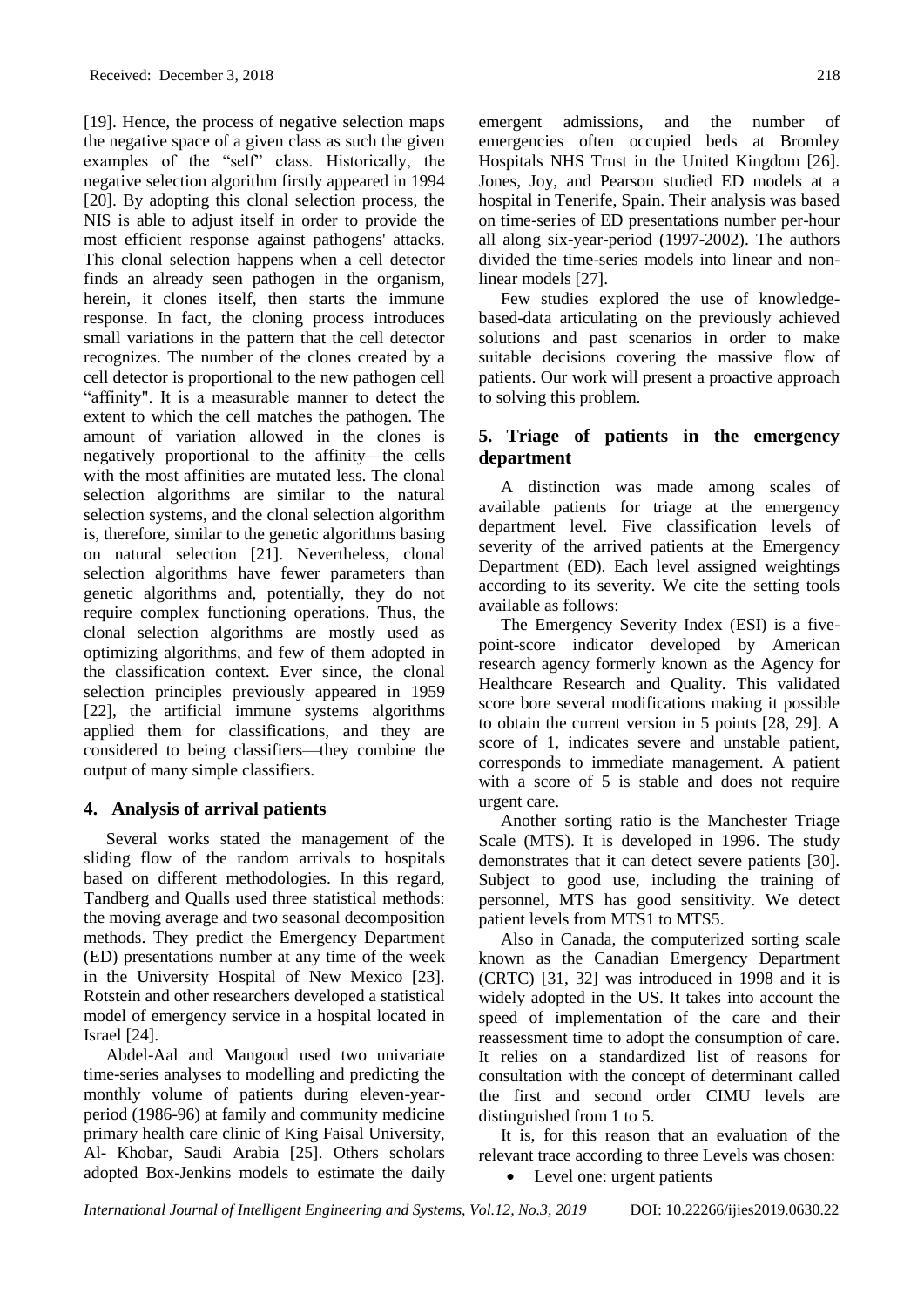- Level two: moderately urgent
- Level three: non-urgent patients

#### **6. Proposed filtering method**

Counting the constraints, problems presented in the introduction and on the basis of the AIS techniques negative selection and clonal selection adopted in this section, we will describe our proactive system architecture and our first filtering algorithm.

#### **6.1 System overview**

The main objective of our work is to develop a vital supporting tool for hospital decision-makers to strengthen the quality of their decisions whenever they face the massive flow of patients. The fundamental idea is to detect traces in the database and help executives by identifying bad scenarios utilizing AIS techniques, especially, negative and clonal selection. The analogy between the principle of the natural immune system and the problem as proposed above has prompted us to develop our system (see Table 1).

#### **6.2 Metrics distance**

A distance metric is a function that measures the similarity in-between two vectors:  $xi = [x_i]$ ,  $x_{i2},...,x_{iD}$  and  $xi = [x_{i1}, x_{i2},...,x_{iD}]$ . It yields a nonnegative real number and represents the degree of discrepancy between the two data points [33].

Among a large number of distance metrics proposed in the literature, the famously used metric is still the Euclidean distance. It was Euclid who established it before two thousand years gone by. Besides, another lengthy applied metric is the Manhattan one, which is also known as the cityblock distance [33].

| Table 1. Analogy between the natural immune system |                                    |  |  |
|----------------------------------------------------|------------------------------------|--|--|
|                                                    | principle and the developed system |  |  |

| <b>Natural Immune</b><br><b>System</b>                                                                                          | <b>Artificial Immune System</b><br>applied in our Hospital<br>emergency context                                        |
|---------------------------------------------------------------------------------------------------------------------------------|------------------------------------------------------------------------------------------------------------------------|
| Self (antibody)<br>Non-self (antigen)<br>Lymphocyte (B- and T-<br>cell)<br>Detect the antigen<br>Cloning<br>and<br>memorization | Relevant trace<br>Irrelevant trace<br>Detectors<br>Detect the irrelevant trace<br>Cloning and update the self-<br>data |

We will explain the Manhattan distance choice of data based analysis articulating on a comparative study among various methods in terms of efficiency as follows.

#### **6.3 Choice of Manhattan distance**

For Scholars as Noel and Bernardete performed a work that analyzed the impact of the distinct distance Metrics in instance-based learning algorithms [34]. Notably, they examined the nearest neighbor algorithm (NN), and the Incremental Hypersphere Classifier (IHC) algorithm, which was proved to be effective of large-scale problems recognition and e-learning. They provided a detailed empirical assessment on fifteen datasets of several sizes and dimensions. Statistically, they showed that the Euclidean and Manhattan metrics produce significant results in the case of wide-range problems. However, grid search methods are often desirable to determine the best matching metric depending on the problem and the algorithm. They concluded that the Manhattan distance is preferred, in particular for large datasets, since it is less computationally demanding. This is what prompted us to adopt this approach.

# **7. Methodology of matching with Manhattan distance**

# **7.1 Definition of the problem**

The problem of supervised learning classification is defined in this sectionby the researchers. Giving a set of data solutions in a knowledge base comprising pairs of inputs and outputs:

$$
S = \{(t_1, y_1), (t_2, y_2), (t_3, y_3), \ldots, (t_n, y_n)\}\tag{1}
$$

Where  $T_i$  is a vector of parameter values in dimension space *(S):*

$$
t_i \in T \tag{2}
$$

The function that maps each vector  $T_i$  into Vector space to a class in the set *Y*, where:

$$
T_i \in Y \tag{3}
$$

The objective of a learning algorithm [16], is to construct a function *F* that approaches a function *E*, where  $F$  is the real function which classifies an input vector in *T* in a *Y*-category described as follows:

$$
F(t): T \to Y \tag{4}
$$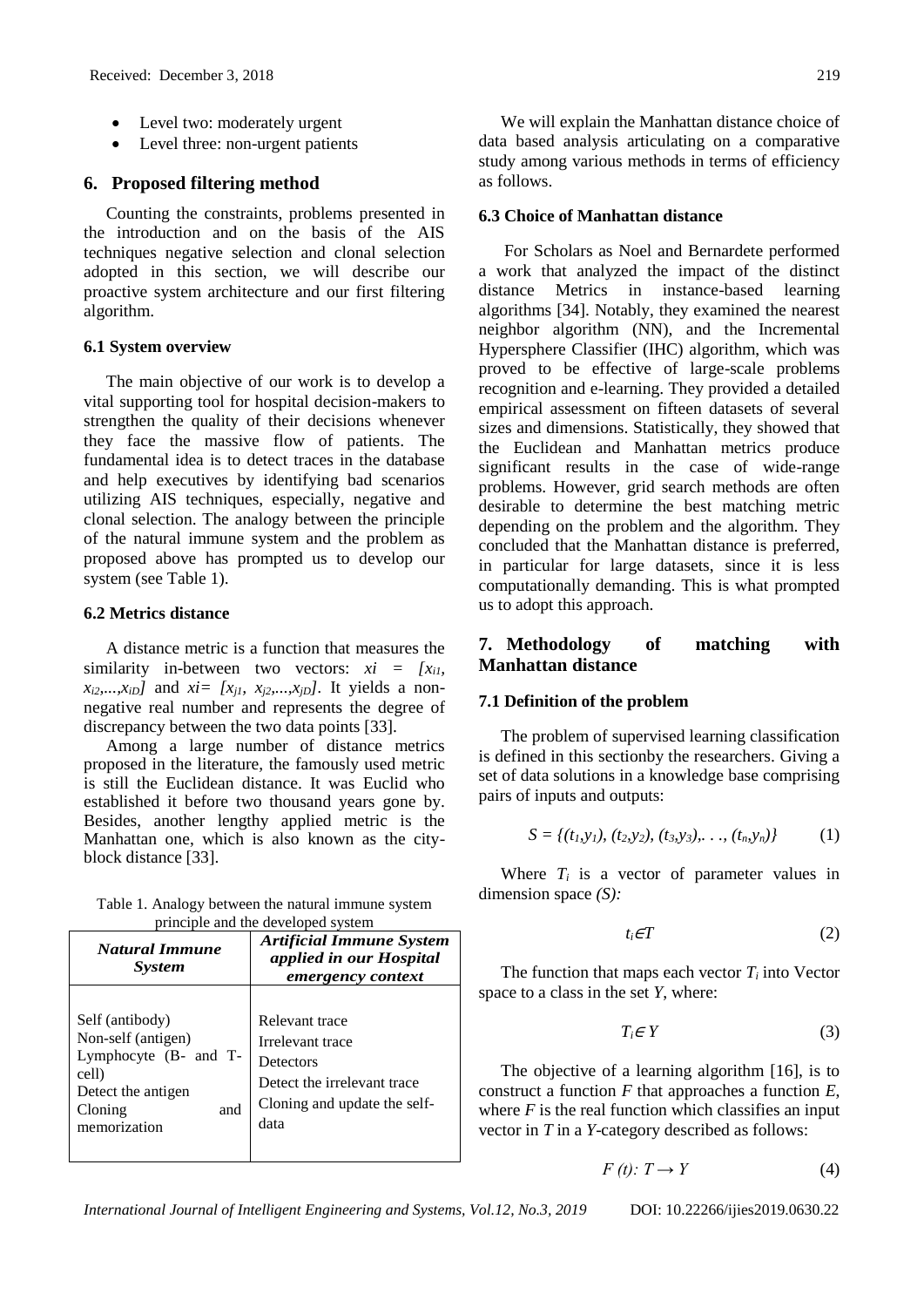To test our model, we use sets of test data *T* from an already established knowledge base:

$$
T_i = \{t_1, t_2, t_3, \dots, t_n\} \tag{5}
$$

$$
T_j = \{t_1, t_2, \dots, t_n\} \tag{6}
$$

$$
W = \{w_1, w_2, \dots, w_n\} \tag{7}
$$

The *W* vector is the associated weight vector to *T*  participates in the decision making.

The Manhattan distance is as the following formula indicates [34]:

$$
d(T_i,T_j) = \frac{\sum ((tk(T_i)-tk(T_j))}{\sum (tk(T_i)-tk(T_j))}
$$
\n(8)

The process of preferences is given as follows:

Min 
$$
d(T_i, T_j) = Min \frac{\sum ((tk(Ti) - tk(Tj)) . wi}{\sum wi}
$$
 (9)

#### **7.2 Optimization framework**

In a multi-hospital environment, it is more convenient to transfer the non-emergency patients towards others providing resources hospitals instead of tolerating the not satisfied demands or longwaiting-time within it. As a result, finding the appropriate level of resources, taking into account the patient transfer hypothesis, will considerably reduce overcrowding in hospitals. In this section, the optimization model considers the component capacity of hospitals. The notations bellow define mathematical model sets of parameters:

- *i, j*: Hospital and demand area indices.
- *t*:Time indices.
- *l*:Patient emergency type indices (1: emergency patients; 2: medium urgent; 3: not urgent).
- H:Total number of hospitals.
- *L*: Variants type of the patient.
- *ci*: Cost of increasing a unit of capacity at the hospital *i*.
- *di*: Overtime cost at the hospital *i*.
- *xi*: Capacity considered for hospital *i*.
- $n_i$ ; Non-emergency patients number  $(1 = 3)$ sent from *i* hospital to *j* hospital.
- $\bullet$  *d*<sub>*i*,*l*,*i*</sub>: Number of 1 type discharged patients from *i* hospital at *t* time.
- *ki,t*: Available capacity in *i* hospital at t time.
- $P$   $\qquad \qquad z$   $\qquad \qquad z$   $\qquad \qquad z$   $\qquad t$ : Number of l type patients admitted to *i* hospital at *t* time.

$$
Min \sum_{i \in H} c_i x_i + \sum_{i \in H} \sum_{j \in H} z_{i,j} j n_{i,j} \tag{10}
$$

Capacity constraints *(R)*

All time available capacity equals the previous capacity changed by accepted and discharged patients.

$$
ki, t = k_{i,t-1} - \sum_{l \in L} p_{i,l,t-1} + \sum_{l \in L} d_{i,l,t}
$$
 (11)

The total number of accepted patients cannot exceed the available capacity.

$$
\sum p_{i,k} t \le k_{i,t} \quad \forall i \in H \tag{12}
$$

Available capacity should be equalto or less than assigned resources to that shift.

$$
k_{i,t} \leq x_i \ \forall i \in H \tag{13}
$$

Transfer patient constraint should be less than the transfer limit of origin hospital and destination hospital available capacity.

$$
n_{i,j,t} \le k_{j,t,j} \qquad \forall i, j \in H. \tag{14}
$$

In the following section, we present the architecture of our system as well as a description of the algorithms.

#### **8. System architecture**

As indicated by several authors, the traces treatment passes through three main stages: collection, analysis and exploitation. We work on the second and last stage precisely. Indeed, in the second step (i.e. trace analysis), the traces collected in the first step are filtered using the Manhattan distance [34]. In the last step, the objective is to supply hospital decision-makers by suitable traces and to keep all relevant learning traces in the knowledge base.

#### **8.1 Collection of traces**

The system brings the actions taken by hospital decision-makers all together. The recorded traces on the Knowledge Base are from the User-system interaction. In addition, other traces may occur from other servers.

#### **8.2 Analysis of traces**

Trace form: A new dataset is created when the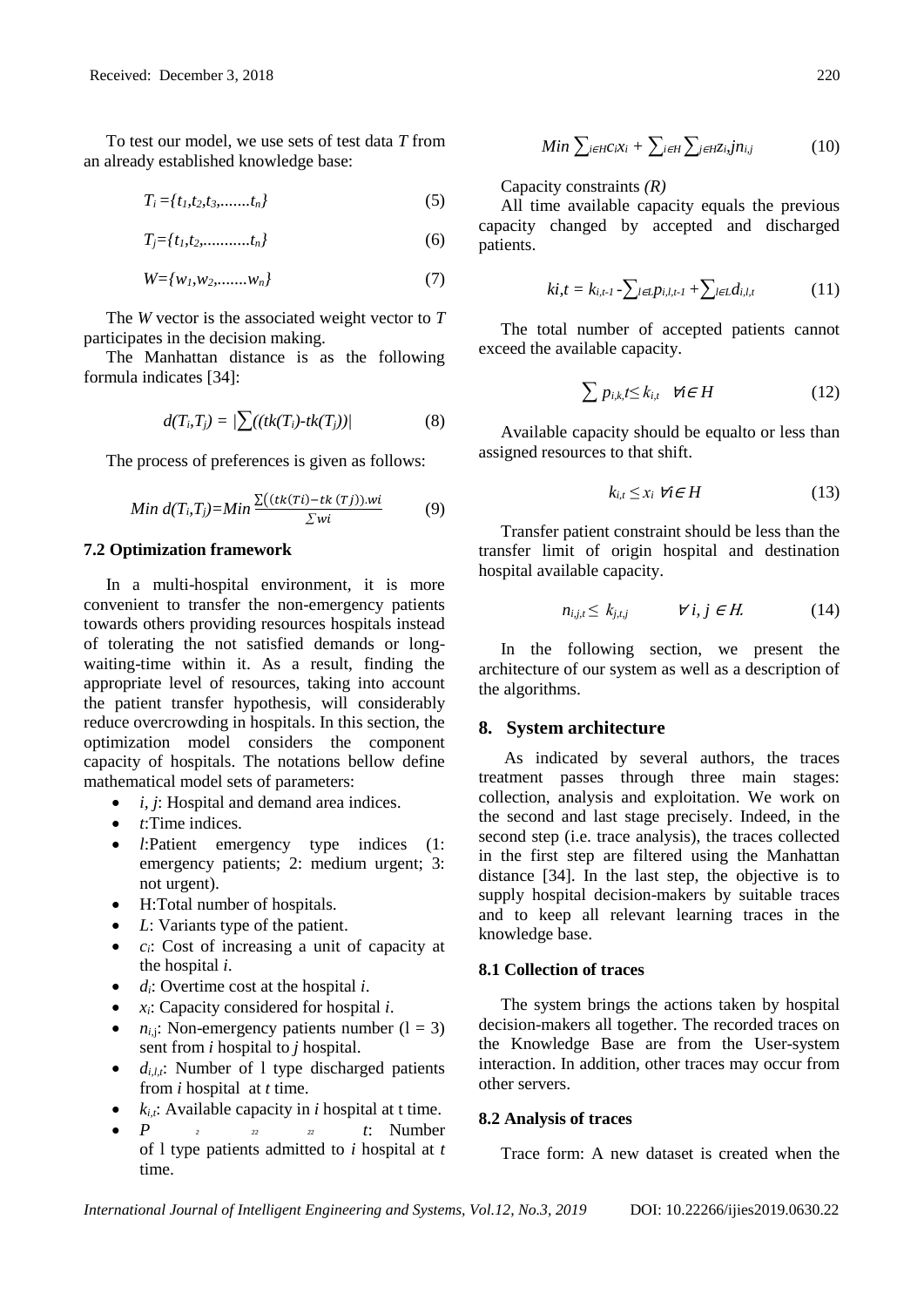





Figure. 3 The global architecture



traces are reformulated according to the proposed format. The general format of the trace is defined as follows (Fig. 3):

- $T = \{t_1, t_2, t_3, t_4, \ldots\}$
- *t*: type of cases, which is (*t*) characterized by the following 4-tuple:
- $t = \{T, C, D, R\}$
- *T*: Type.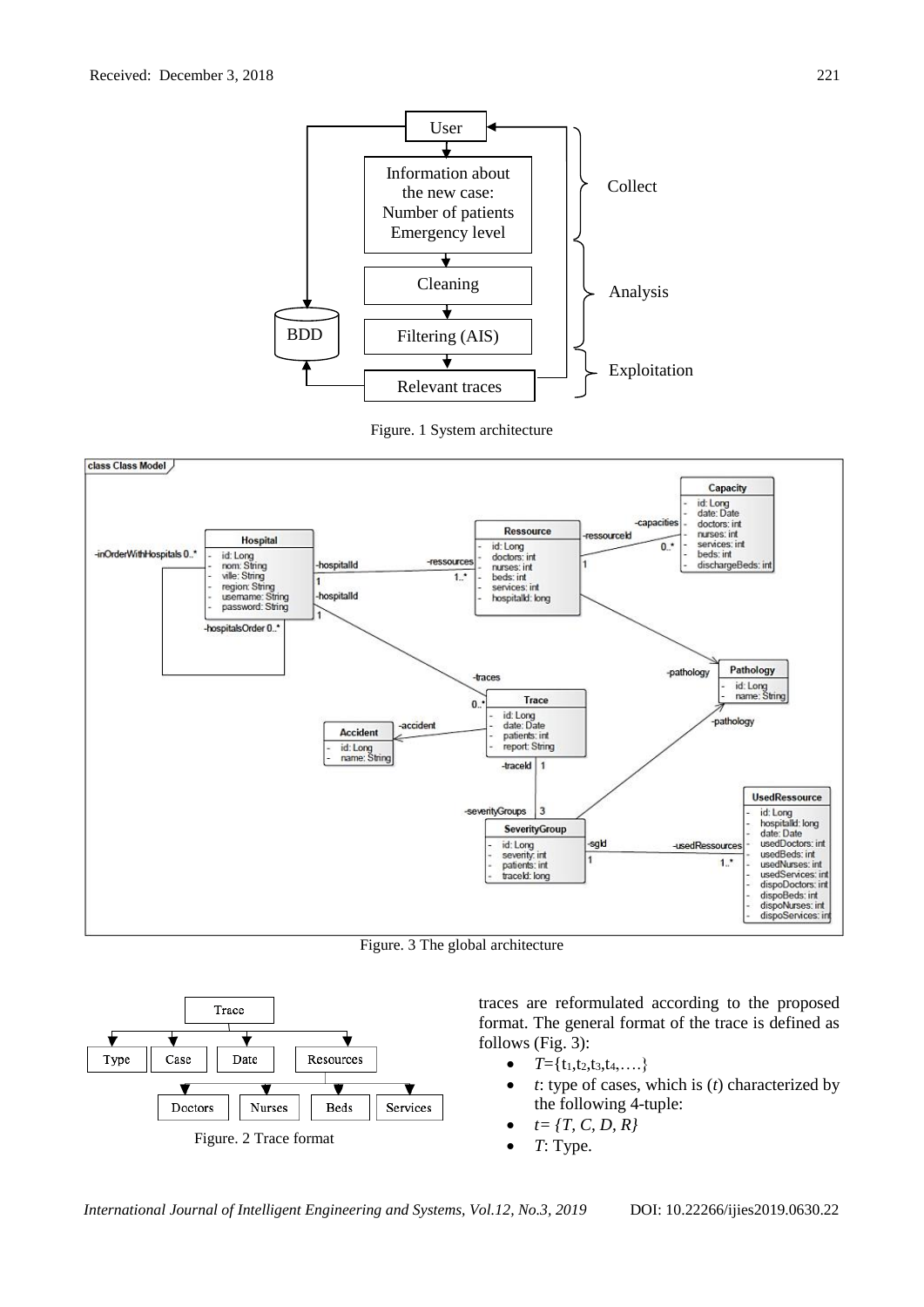- *C*: case is the number of patients and their pathology.
- *D*: Date.
- $R:$  Resources, where— $R = \{Doc, N, B, S\}$

Cleaning: to eliminate the noise (the number of patients that did not correspond to the case entered), an algorithm of cleaning of the traces is proposed (see Algorithm 1).

| <b>Algorithm1: Cleaning traces</b>            |  |  |  |  |
|-----------------------------------------------|--|--|--|--|
|                                               |  |  |  |  |
| Input: $T = a$ set of traces $C$ : case       |  |  |  |  |
| Output: CT=a set of cleaned traces            |  |  |  |  |
| ND: Nearest distance                          |  |  |  |  |
| NT: set of nearest T                          |  |  |  |  |
| Begin                                         |  |  |  |  |
| For all (trace $t \in T$ ) then               |  |  |  |  |
| Ct: case of trace.                            |  |  |  |  |
| D: $d(Ct, C)= C-Ct $                          |  |  |  |  |
| If (ND is null or $D \langle ND \rangle$ then |  |  |  |  |
| $ND = D$                                      |  |  |  |  |
| $t \in NT$                                    |  |  |  |  |
| Else if $(d = ND)$                            |  |  |  |  |
| $t \in NT$                                    |  |  |  |  |
| End for                                       |  |  |  |  |
| End                                           |  |  |  |  |
|                                               |  |  |  |  |

Filtering: in order to automatically detect the bad scenarios already recorded against the real case entered by the hospital decider, we used an algorithm to filter traces and keep only the relevant elements that will present the relevant traces for the case given by the manager.

# **9. Computational results**

Global architecture of work entities to guarantee agility of our system, we applied an approach via work components. We present the global architecture of the  $21$  entities Fig. 3.

In favour of validating our idea, we have set up a subsystem called Emergency Management (EM). It aims to filter all the traces on the database to display only the relevant traces of the case entered on the interface.

The projected system searches the corresponding case solution on the database according to the available resources, and in collaboration networks with other databases corresponding to the regional hospitals.

The selecting resources process takes into account the host hospital available resources in realtime, and at the same time, it coordinates with other regional hospitals.



Figure. 4 The results of the proposed algorithm for detecting relevant solutions

| Number of patients<br>Accident Type<br>Pneumo --> Beds: 15 (to Discharge: 1), Doctors: 8. Nurses: 9, Services: 5<br>100<br>Car Arrident<br>Traumato -- > Beds : 3 (to Discharge : 0), Doctors : 5, Nurses : 5, Services : 1<br>Level 2<br>Level 3<br>Neuro -- > Beds : 4 (to Discharge : 2), Doctors : 1, Nurses : 3, Services : 2<br>25<br>25<br>Pathology<br>Pathology<br><b>Carlos</b><br>50 Pneumo I Beds 20 Doctors 7 Nurses 23 Services 8<br>More info:50 Pneumo   Beds int: 10 Beds ext: 10 Doctors int: 5 Doctors ext: 2 Nurses int: 10 Nurses ext: 13 Services int: 5 Services ext: 3<br>20 Cardio   Beds 30 Doctors 25 Nurses 28 Services 10<br>More info:20 Cardio   Beds int: 20 Beds ext : 10 Doctors int: 15 Doctors ext : 10 Nurses int: 15 Nurses ext : 13 Services int: 5 Services ext : 5<br>30 Traumato   Beds 27 Doctors 17 Nurses 26 Services 15<br>More info:30 Traumato   Beds int : 5 Beds ext : 22 Doctors int : 5 Doctors ext : 12 Nurses int : 15 Nurses ext : 11 Services int : 3 Services ext : 12 | Patients |  |  |  |  | Current Capacity (Disponibility)                                                  |
|---------------------------------------------------------------------------------------------------------------------------------------------------------------------------------------------------------------------------------------------------------------------------------------------------------------------------------------------------------------------------------------------------------------------------------------------------------------------------------------------------------------------------------------------------------------------------------------------------------------------------------------------------------------------------------------------------------------------------------------------------------------------------------------------------------------------------------------------------------------------------------------------------------------------------------------------------------------------------------------------------------------------------------|----------|--|--|--|--|-----------------------------------------------------------------------------------|
| Level 1<br>50<br>Pathology<br><b>Phermo</b><br>Solution   Please select a solution to clone, or fill a new solution<br>Solution number 1: Distance=2.77<br>Distribution of Solution Ressources<br>> Solution with Internal Ressources<br>> Solution with External Ressources (Ghassani, Fés, Fes-Meknes)                                                                                                                                                                                                                                                                                                                                                                                                                                                                                                                                                                                                                                                                                                                        |          |  |  |  |  |                                                                                   |
|                                                                                                                                                                                                                                                                                                                                                                                                                                                                                                                                                                                                                                                                                                                                                                                                                                                                                                                                                                                                                                 |          |  |  |  |  | Cardio -- > Beds : 16 (to Discharge : 10), Doctors : 10, Nurses : 5, Services : 5 |
|                                                                                                                                                                                                                                                                                                                                                                                                                                                                                                                                                                                                                                                                                                                                                                                                                                                                                                                                                                                                                                 |          |  |  |  |  |                                                                                   |
|                                                                                                                                                                                                                                                                                                                                                                                                                                                                                                                                                                                                                                                                                                                                                                                                                                                                                                                                                                                                                                 |          |  |  |  |  |                                                                                   |
|                                                                                                                                                                                                                                                                                                                                                                                                                                                                                                                                                                                                                                                                                                                                                                                                                                                                                                                                                                                                                                 |          |  |  |  |  |                                                                                   |
|                                                                                                                                                                                                                                                                                                                                                                                                                                                                                                                                                                                                                                                                                                                                                                                                                                                                                                                                                                                                                                 |          |  |  |  |  |                                                                                   |
|                                                                                                                                                                                                                                                                                                                                                                                                                                                                                                                                                                                                                                                                                                                                                                                                                                                                                                                                                                                                                                 |          |  |  |  |  |                                                                                   |
|                                                                                                                                                                                                                                                                                                                                                                                                                                                                                                                                                                                                                                                                                                                                                                                                                                                                                                                                                                                                                                 |          |  |  |  |  |                                                                                   |
|                                                                                                                                                                                                                                                                                                                                                                                                                                                                                                                                                                                                                                                                                                                                                                                                                                                                                                                                                                                                                                 |          |  |  |  |  |                                                                                   |
|                                                                                                                                                                                                                                                                                                                                                                                                                                                                                                                                                                                                                                                                                                                                                                                                                                                                                                                                                                                                                                 |          |  |  |  |  |                                                                                   |
|                                                                                                                                                                                                                                                                                                                                                                                                                                                                                                                                                                                                                                                                                                                                                                                                                                                                                                                                                                                                                                 |          |  |  |  |  |                                                                                   |
|                                                                                                                                                                                                                                                                                                                                                                                                                                                                                                                                                                                                                                                                                                                                                                                                                                                                                                                                                                                                                                 |          |  |  |  |  |                                                                                   |
| > Solution with External Ressources (Central, Taza, Fes-Meknes)                                                                                                                                                                                                                                                                                                                                                                                                                                                                                                                                                                                                                                                                                                                                                                                                                                                                                                                                                                 |          |  |  |  |  |                                                                                   |

Figure. 5 Displaying optimal solutions

| Patients  |                                                                      |           |                               |           | Current Capacity (Disponibility)                                                                                                                                     |  |
|-----------|----------------------------------------------------------------------|-----------|-------------------------------|-----------|----------------------------------------------------------------------------------------------------------------------------------------------------------------------|--|
|           | Number of patients<br>100                                            |           | Accident Type<br>Car Accident |           | Pneumo -- > Beds : 15 (to Discharge : 1), Doctors : 8, Nurses : 9, Services : 5<br>Cardio -- > Beds : 16 (to Discharge : 10), Doctors : 10, Nurses : 5, Services : 5 |  |
| Level 1   |                                                                      | Level 2   |                               | Level 3   | Traumato -- > Beds : 3 (to Discharge : 0), Doctors : 5, Nurses : 5, Services : 1                                                                                     |  |
| 50        |                                                                      | 25        |                               | 25        | Neuro -- > Beds : 4 (to Discharge : 2), Doctors : 1, Nurses : 3, Services : 2                                                                                        |  |
| Pathology |                                                                      | Pathology |                               | Pathology |                                                                                                                                                                      |  |
| Priorumo  | Cardio<br>Traumato                                                   |           |                               |           |                                                                                                                                                                      |  |
|           | Solution   Please select a solution to clone, or fill a new solution |           |                               |           |                                                                                                                                                                      |  |
|           | > Solution number 1: Distance=2.77                                   |           |                               |           |                                                                                                                                                                      |  |
|           | <b>Distribution of Solution Ressources</b>                           |           |                               |           |                                                                                                                                                                      |  |
|           | Solution with Internal Ressources                                    |           |                               |           |                                                                                                                                                                      |  |
|           | 50 Pneumo   Beds 16 Doctors 7 Nurses 9 Services 5                    |           |                               |           |                                                                                                                                                                      |  |
|           | 20 Cardio   Beds 26 Doctors 10 Nurses 5 Services 5                   |           |                               |           |                                                                                                                                                                      |  |
|           | 30 Traumato   Beds 3 Doctors 5 Nurses 5 Services 1                   |           |                               |           |                                                                                                                                                                      |  |
|           | Solution with External Ressources (Ghassani, Fès, Fes-Meknes)        |           |                               |           |                                                                                                                                                                      |  |
|           | 50 Pneumo   Beds 0 Doctors 0 Nurses 5 Services 0                     |           |                               |           |                                                                                                                                                                      |  |
|           | 20 Cardio   Beds 0 Doctors 1 Nurses 18 Services 0                    |           |                               |           |                                                                                                                                                                      |  |
|           | 30 Traumato   Beds 21 Doctors 7 Nurses 16 Services 4                 |           |                               |           |                                                                                                                                                                      |  |
|           | Solution with External Ressources [Central, Taza, Fes-Meknes]        |           |                               |           |                                                                                                                                                                      |  |
|           | 50 Pneumo   Beds 0 Doctors 0 Nurses 0 Services 0                     |           |                               |           |                                                                                                                                                                      |  |
|           | 20 Cardio   Beds 0 Doctors 0 Nurses 0 Services 0                     |           |                               |           |                                                                                                                                                                      |  |
|           | 30 Traumato   Beds 0 Doctors 0 Nurses 0 Services 0                   |           |                               |           |                                                                                                                                                                      |  |

Figure. 6 The distribution of patients between regional hospitals according to their level of urgency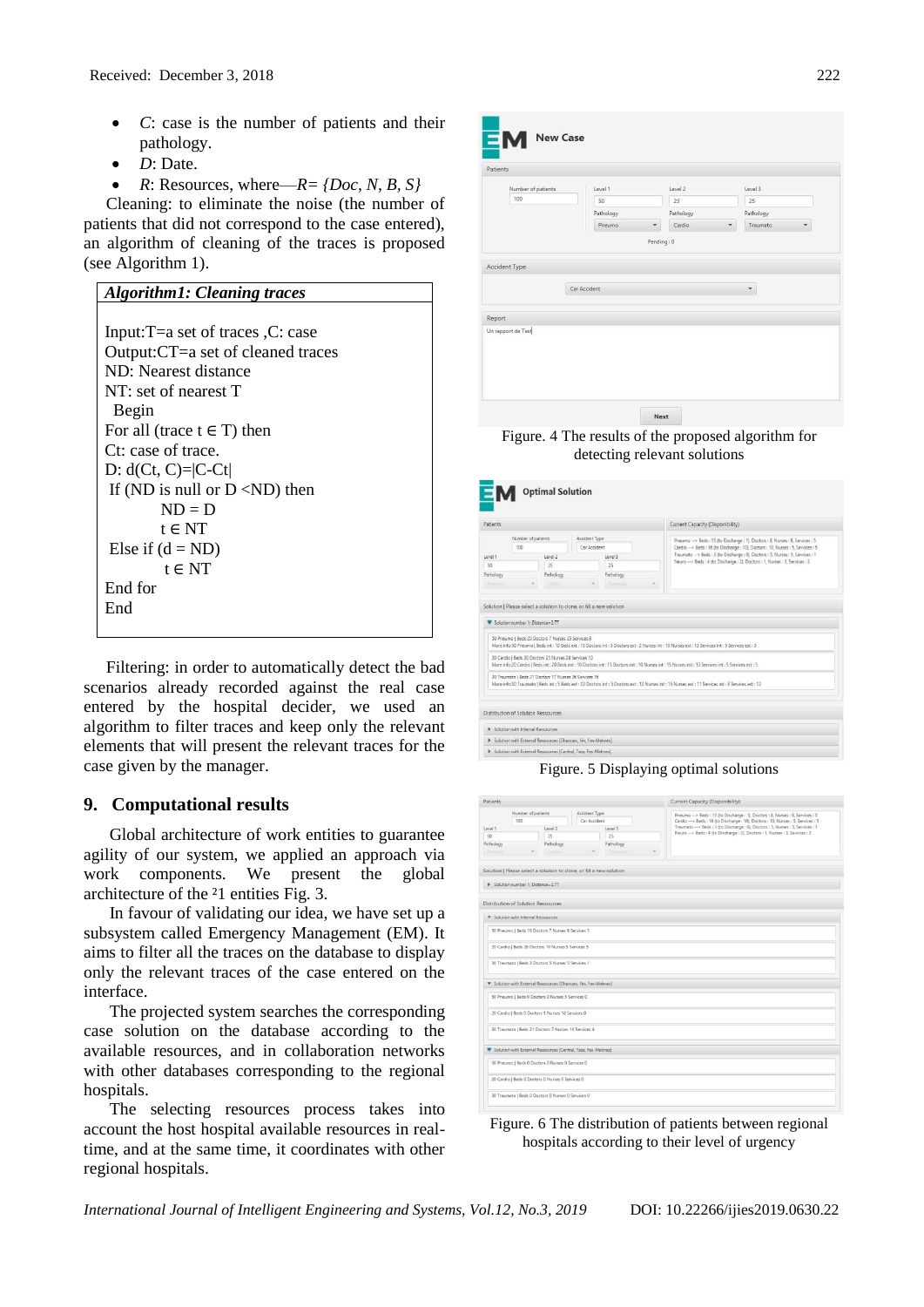| Hospital                 | <b>Patients Number</b><br>by Case | <b>Traces Number by</b><br><b>Patients Number</b>                    | <b>Severity Groups</b><br><b>Number by Trace</b> | <b>Utilized Resources Number</b><br>by Group of Severity                                |
|--------------------------|-----------------------------------|----------------------------------------------------------------------|--------------------------------------------------|-----------------------------------------------------------------------------------------|
|                          | 60                                |                                                                      | 3                                                | Min: 1 (internal resources)<br>Max: $3(1$ internal resources +<br>2 external resources) |
|                          | 70                                |                                                                      |                                                  |                                                                                         |
|                          | 80                                |                                                                      |                                                  |                                                                                         |
|                          | 90                                |                                                                      |                                                  |                                                                                         |
|                          | 100                               |                                                                      |                                                  |                                                                                         |
|                          | 110                               |                                                                      |                                                  |                                                                                         |
|                          | 120                               |                                                                      |                                                  |                                                                                         |
|                          | 130                               | Over 50 traces by<br>patients' number with<br>different combinations |                                                  |                                                                                         |
|                          | 140                               |                                                                      |                                                  |                                                                                         |
|                          | 150                               |                                                                      |                                                  |                                                                                         |
| 1                        | 160                               |                                                                      |                                                  |                                                                                         |
|                          | 170                               |                                                                      |                                                  |                                                                                         |
|                          | 180                               |                                                                      |                                                  |                                                                                         |
|                          | 190                               |                                                                      |                                                  |                                                                                         |
|                          | 200                               |                                                                      |                                                  |                                                                                         |
|                          | 210                               |                                                                      |                                                  |                                                                                         |
| 220<br>230<br>240<br>250 |                                   |                                                                      |                                                  |                                                                                         |
|                          |                                   |                                                                      |                                                  |                                                                                         |
|                          |                                   |                                                                      |                                                  |                                                                                         |
|                          |                                   |                                                                      |                                                  |                                                                                         |
| Total of a<br>Hospital   | <b>Total of Cases 20</b>          | <b>Total of Traces more</b><br>than 1500                             | <b>Total of Groups</b><br>more than 3000         | <b>With 9000</b>                                                                        |

Table 2. Sample of study in the database

The priority selection of the resources of each hospital is given considering the budgetary constraint of patient transfers, the logistical constraints as well as the constraint capacity of each hospital.

The figures 5 and 6 show the results obtained from our system. The patients' distribution results are shown according to their urgency level bearing the logistical, capacitive and budgetary constraints.

We adapted and applied AIS techniques in a hospital system. The main objective of our work is to provide relevant traces for decision-makers (which go back to the scenarios of the cases already passed by the emergency department) and afford them the most appropriate elements. The objective lurking beneath is to improve real-time scenarios and supply hospital decision-makers with a minimal helpful set of traces. The filtering process integrates AIS techniques in which the negative and clonal selections are associated—the negative selection is applied to detect relevant traces, and the clonal selection helps to update the original database. The developed subsystem detects all suited sequences of actions and recommends decision-makers to find the right decision.

In this paper, the principles of the white plan were computerized to bring up real-time responses to the hands of hospital decision makers for distributing patients granting their urgency level. The coordination in-between hospitals are admitting in logistical, capacitive and budgetary constraints, and guaranteeing the safety of the already hospitalized patients in the hospital. All told to sum up the objective of this first part.

We are going to fill the white plan boundaries in our system to provide an 'all-risks' strategy in emergencies.

# **9.1 Database alimentation**

The database was alimented from scenarios randomly generated, in which we selected in the following example, a sample of 20 cases. Then, for each number of patients, there are 50 traces of every single number with different gravity degrees and different pathologies aiming to prove the results of our filtering algorithms, as well as to memorize the findings.

To check the approach performance, we dispose of an application that employs a database of 10,000 cases where the results of the accomplishment displayed in Table 2.

After performing the program of a chosen sample for endorsing our approach, we gave the execution time in every single case: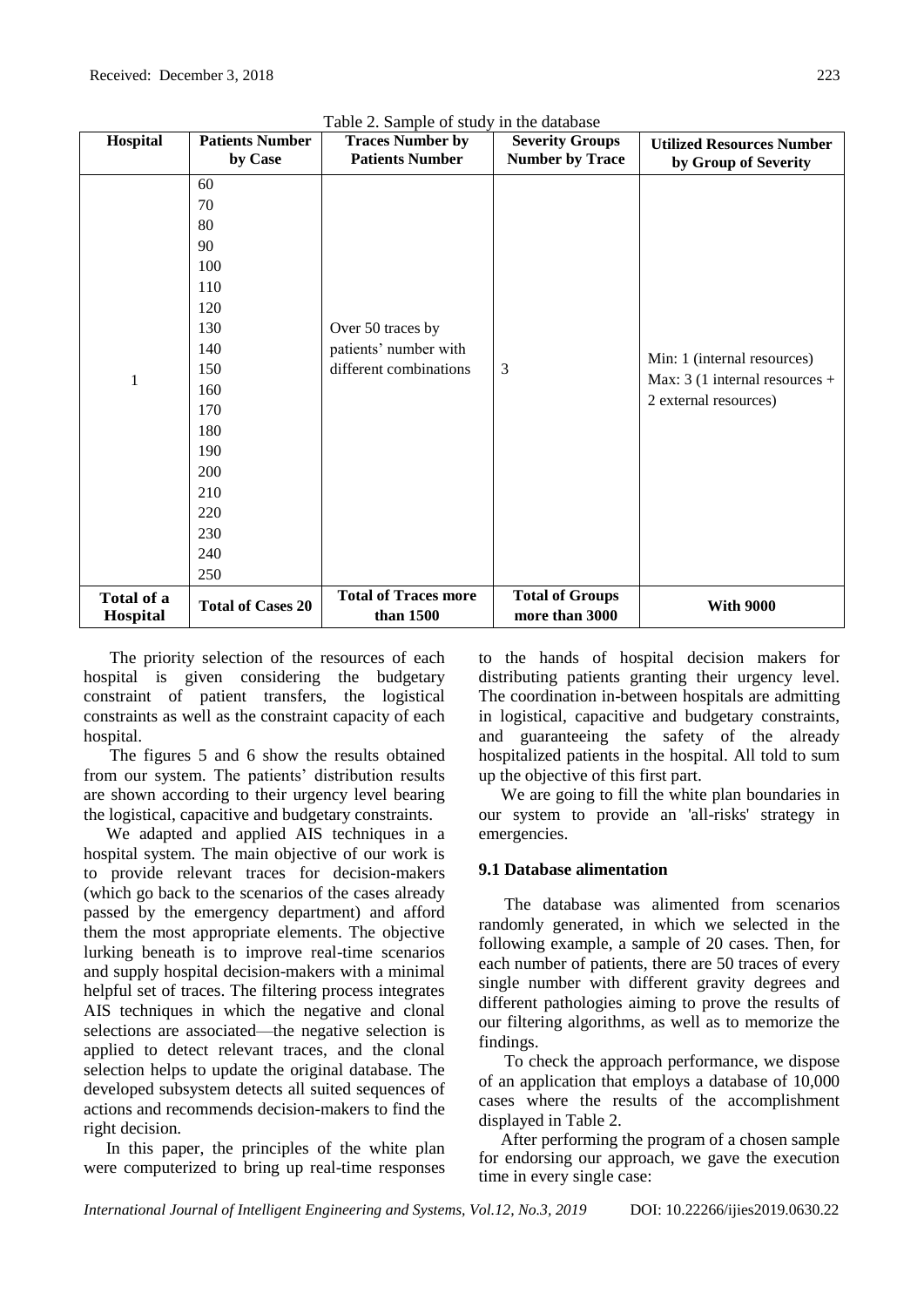| <b>Trace</b>                                       | <b>Maximal Hospital Participants</b> | <b>Time of Execution</b>                   |
|----------------------------------------------------|--------------------------------------|--------------------------------------------|
|                                                    |                                      | $Load = 1341ms$                            |
| Patients = $60$ — Cardiac (15), Neurotic (15),     |                                      | $Cleaning = 2ms$                           |
| Nephrotic (30)                                     | 1 (Internal only)                    | Filtering $= 1$ ms                         |
|                                                    |                                      | Distribution = $1ms$                       |
|                                                    |                                      | $Total = 1345ms$                           |
|                                                    |                                      | $Load = 1341ms$                            |
| Patients = $70$ — Orthopedic (20), Neurotic (30),  |                                      | Cleaning $= 2ms$                           |
| Pneumonic (20)                                     | 1 (Internal only)                    | Filtering $= 1$ ms                         |
|                                                    |                                      | Distribution = $1ms$                       |
|                                                    |                                      | $Total = 1345ms$                           |
|                                                    |                                      | $Load = 1341ms$                            |
| Patients = $80$ — Neurologic (40), Cardiac (10),   |                                      | $Cleaning = 2ms$                           |
| Pneumonic (30)                                     | 1 (Internal only)                    | Filtering $= 1$ ms                         |
|                                                    |                                      | Distribution = $1ms$                       |
|                                                    |                                      | $Total = 1345ms$                           |
|                                                    |                                      | $Load = 1341ms$                            |
| Patients = $90$ — Cardiac (50), Orthopedic (10),   |                                      | Cleaning $= 2ms$                           |
| Pneumonic (30)                                     | 1 (Internal only)                    | Filtering $= 1$ ms<br>Distribution = $1ms$ |
|                                                    |                                      | $Total = 1345ms$                           |
|                                                    |                                      | $Load = 1327ms$                            |
|                                                    |                                      | $Cleaning = 2ms$                           |
| Patients = $100$ — Traumatic (50), Orthopedic (5), | $2(1)$ Internal + 1 external)        | Filtering $= 1$ ms                         |
| Nephrotic (45)                                     |                                      | Distribution = $8ms$                       |
|                                                    |                                      | $Total = 1338ms$                           |
|                                                    |                                      | $Load = 1327ms$                            |
|                                                    | $2(1)$ Internal + 1 external)        | $Cleaning = 2ms$                           |
| Patients = $110$ — Cardiac (55), Neurotic (15),    |                                      | Filtering $= 1$ ms                         |
| Nephrotic (40)                                     |                                      | Distribution = $8ms$                       |
|                                                    |                                      | $Total = 1338ms$                           |
|                                                    |                                      | $Load = 1327ms$                            |
| Patients = $120$ — Orthopedic (90), Traumatic      |                                      | Cleaning $= 2ms$                           |
| $(5)$ , Pneumonic $(25)$                           | $2(1)$ Internal + 1 external)        | Filtering $= 1$ ms                         |
|                                                    |                                      | Distribution = $8ms$                       |
|                                                    |                                      | $Total = 1338ms$                           |
|                                                    |                                      | $Load = 1327ms$                            |
|                                                    |                                      | $Cleaning = 2ms$                           |
| Patients = $130$ — Cardiac (85), Neurotic (30),    | $2(1)$ Internal + 1 external)        | Filtering $= 1$ ms                         |
| Gastro (15)                                        |                                      | Distribution = $8ms$                       |
|                                                    |                                      | $Total = 1338ms$                           |
|                                                    |                                      | $Load = 1327ms$                            |
|                                                    |                                      | $Cleaning = 2ms$                           |
| Patients = $140$ — Orthopedic (60), Traumatic (5), | $2(1)$ Internal + 1 external)        | Filtering $= 1$ ms                         |
| Pneumonic (75)                                     |                                      | Distribution = $8ms$                       |
|                                                    |                                      | $Total = 1338ms$                           |
|                                                    |                                      | $Load = 1327ms$                            |
| Patients = $150$ — Gastro (40), Orthopedic (95),   | $2(1)$ Internal + 1 external)        | $\text{Cleaning} = 2\text{ms}$             |
| Neurotic (15)                                      |                                      |                                            |

#### Table 3. The results of executional timing during the solution research proves over the collaboration among databases

Filtering = 1ms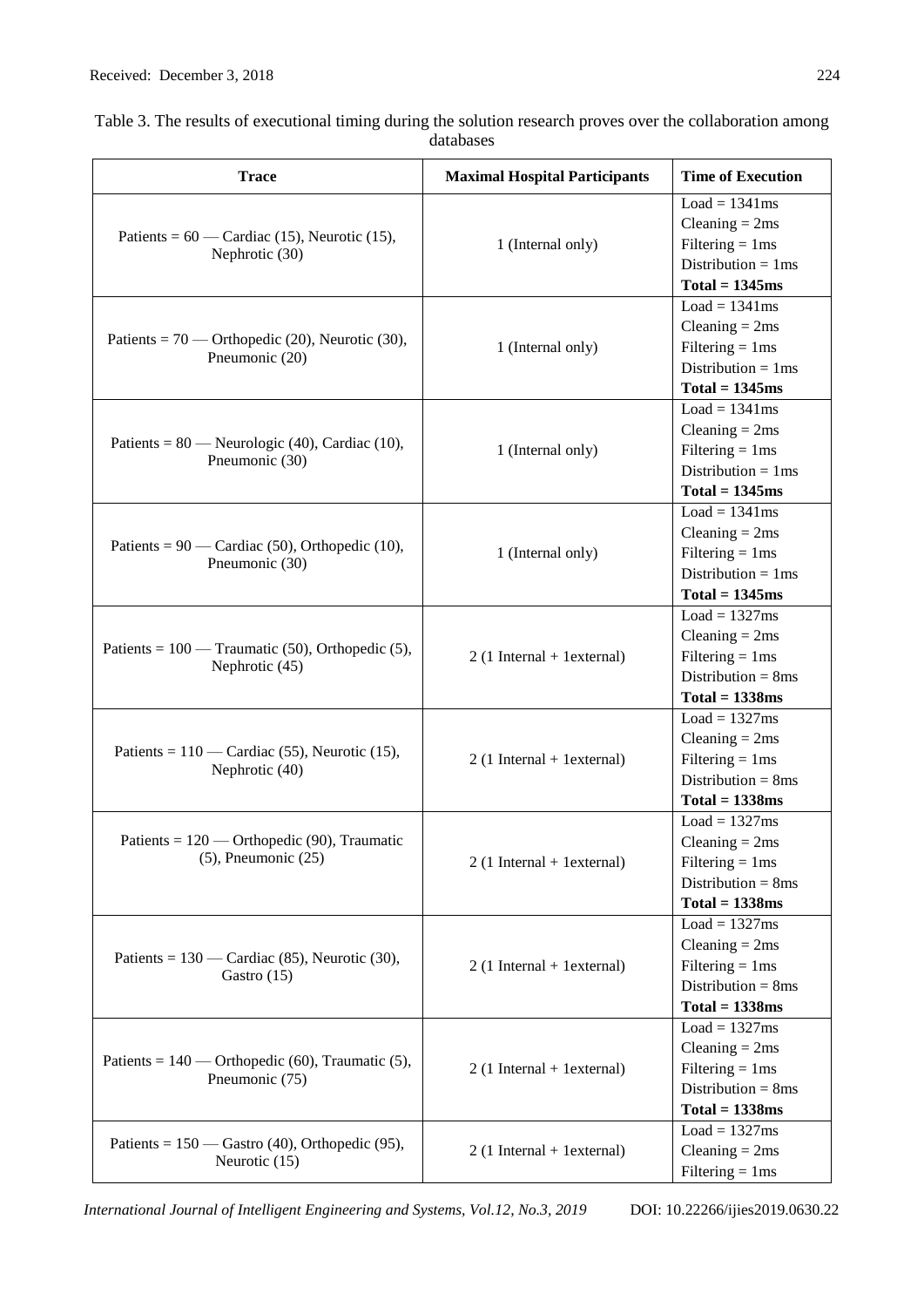| <b>Trace</b>                                                              | <b>Maximal Hospital Participants</b> | <b>Time of Execution</b>        |
|---------------------------------------------------------------------------|--------------------------------------|---------------------------------|
|                                                                           |                                      | Distribution = $8ms$            |
|                                                                           |                                      | $Total = 1338ms$                |
|                                                                           |                                      | $Load = 1327ms$                 |
|                                                                           |                                      | $Cleaning = 2ms$                |
| Patients = $160$ — Cardiac (80), Traumatic (10),<br>Pneumonic (70)        | $2(1)$ Internal + 1 external)        | Filtering $= 1$ ms              |
|                                                                           |                                      | Distribution = $8ms$            |
|                                                                           |                                      | $Total = 1338ms$                |
|                                                                           |                                      | $Load = 1462ms$                 |
|                                                                           |                                      | $Cleaning = 2ms$                |
| Patients = $170$ — Orthopedic (70), Traumatic<br>$(10)$ , Neurotic $(90)$ | $3(1)$ Internal + 2 externals)       | Filtering $= 1$ ms              |
|                                                                           |                                      | Distribution = $6ms$            |
|                                                                           |                                      | $Total = 1473ms$                |
|                                                                           |                                      | $Load = 1462ms$                 |
|                                                                           |                                      | Cleaning $= 2ms$                |
| Patients = $180$ — Gastro (50), Nephrotic (100),                          | $3(1)$ Internal + 2 externals)       | Filtering $= 1$ ms              |
| Cardiac (30)                                                              |                                      | Distribution = $6ms$            |
|                                                                           |                                      | $Total = 1473ms$                |
|                                                                           |                                      | $Load = 1462ms$                 |
|                                                                           |                                      | Cleaning $= 2ms$                |
| Patients = $190$ — Neurotic (50), Orthopedic (90),                        | $3(1)$ Internal + 2 externals)       | Filtering $= 1$ ms              |
| Pneumonic (50)                                                            |                                      | Distribution = $6ms$            |
|                                                                           |                                      | $Total = 1473ms$                |
|                                                                           |                                      | $Load = 1462ms$                 |
|                                                                           |                                      | $\text{Cleaning} = 2 \text{ms}$ |
| Patients = $200$ — Cardio (50), Traumatic (80),                           | $3(1)$ Internal + 2 externals)       | Filtering $= 1$ ms              |
| Gastro (70)                                                               |                                      | Distribution = $6ms$            |
|                                                                           |                                      | $Total = 1473ms$                |
|                                                                           |                                      | $Load = 1462ms$                 |
|                                                                           |                                      | $\text{Cleaning} = 2 \text{ms}$ |
| Patients = $210$ — Orthopedic (90), Nephrotic                             | $3(1)$ Internal + 2 externals)       | Filtering $= 1$ ms              |
| $(25)$ , Neurotic $(95)$                                                  |                                      | Distribution = $6ms$            |
|                                                                           |                                      | $Total = 1473ms$                |
|                                                                           |                                      | $Load = 1462ms$                 |
|                                                                           |                                      | Cleaning $= 2ms$                |
| Patients = $220$ — Cardiac (110), Traumatic (65),                         | $3(1)$ Internal + 2 externals)       | Filtering $= 1$ ms              |
| Pneumonic (45)                                                            |                                      | Distribution = $6ms$            |
|                                                                           |                                      | $Total = 1473ms$                |
|                                                                           |                                      | $Load = 1462ms$                 |
|                                                                           |                                      | $\text{Cleaning} = 2 \text{ms}$ |
| Patients = $230$ — Orthopedic (70), Traumatic                             | $3(1)$ Internal + 2 externals)       | Filtering $= 1$ ms              |
| (90), Gastro (70)                                                         |                                      | Distribution = $6ms$            |
|                                                                           |                                      | $Total = 1473ms$                |
|                                                                           |                                      | Load = $1462ms$                 |
|                                                                           |                                      | $Cleaning = 2ms$                |
| Patients = $240$ — Nephrotic (165), Gastro (15),                          | $3(1)$ Internal + 2 externals)       | Filtering $= 1$ ms              |
| Pneumonic (60)                                                            |                                      | Distribution = $6ms$            |
|                                                                           |                                      | $Total = 1473ms$                |
|                                                                           |                                      | $Load = 1462ms$                 |
| Patients = $250$ — Cardiac (50), Orthopedic (105),                        | $3(1)$ Internal + 2 externals)       | Cleaning $= 2ms$                |
| Nephrotic (95)                                                            |                                      | Filtering $= 1$ ms              |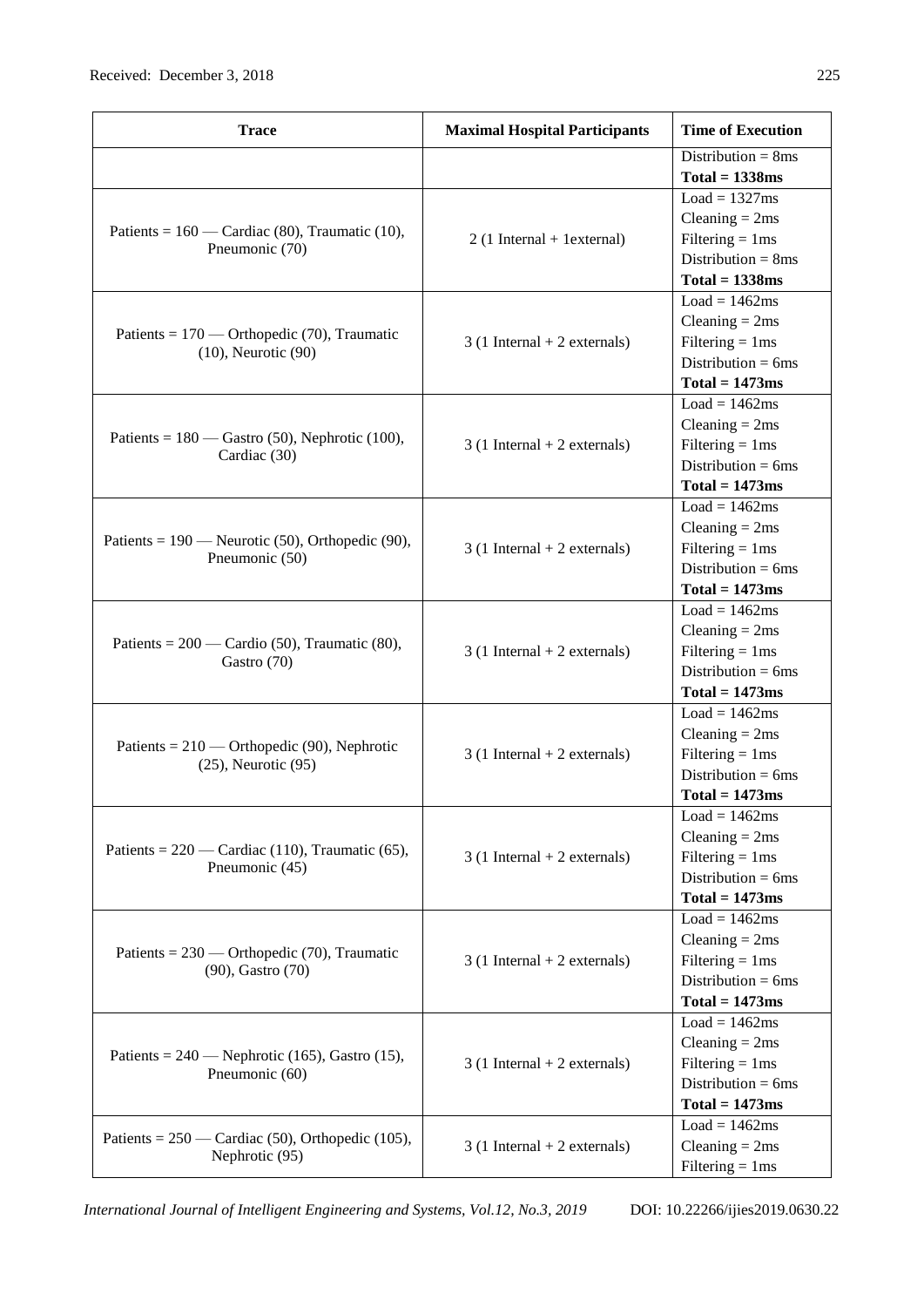| Trace | <b>Maximal Hospital Participants</b> | <b>Time of Execution</b> |
|-------|--------------------------------------|--------------------------|
|       |                                      | Distribution $= 6$ ms    |
|       |                                      | Total $= 1473$ ms        |

In the first example, the number of patients equals to 90, where, the looking solution was fulfilled in the local database, and among similar numbers with different degrees of gravity and pathologies.

In the second case, the number of patients equals to 60, where, the searched solution process was due in two different databases which presented multiple similar scenarios of the same number of patients, but with different gravity degrees and pathologies.

The third case consisted of looking for the optimal solution retrieved from a single internal or Local database, and two external databases which represent the already chosen2 external hospitals in this case. Likewise, the presence of a couple of similar scenarios, with different gravity degrees and pathologies, however.

Note: "lead-time" signifies the time to load information of the hospital and the hospitals that contribute of resources' distribution. That is performed one time while the application is running and it, broadly, reduces the constant demands on information from databases.

# **10. Conclusions and discussions**

The anomaly detection is one feature of the AIS techniques. We adapted this feature to satisfy our concern, which is filtering and improving the hospital database knowledge. The bad scenario (or set of irrelevant traces) is the solution that will not fit the urgent requirements of the massive patient flow arriving at the emergency services of a hospital. We adapted and applied AIS techniques to supply hospital decision-makers with a supporting tool. The major ambition of our work is fairly presenting relevant traces to these administrators (which go back to their old solutions) and provide them with the relevant elements in order to satisfy their needs.

In the future, it would be interesting to use the idea for the management of EHR (electronic health records) in order to Detecting clinical pathways reflect the best evidence available in practice, indicating the order of intervention of the most widely applicable treatment and treatment regimen. We later propose a data-driven clinical practice development methodology to extract common clinical pathways from patient-centric electronic health record data that is compatible with clinical flow and facilitates patient care.

# **References**

- [1] A. Kellermann, "Crisis in the Emergency Department", *New England Journal of Medicine*, Vol.355, No.13, pp.1300–1303, 2006.
- [2] M. K. Lindell, C. Prater, and R. W. Perry, *Wiley pathways introduction to emergency management*, Hoboken, NJ: Wiley, 2006.
- [3] F. Harrou, F. Kadri, S. Chaabane, C. Tahon, and Y. Sun, "Improved principal component analysis for anomaly detection: Application to an emergency department", *Computers & Industrial Engineering*, Vol.88, pp.63–77, 2015.
- [4] F. Kadri, C. Pach, S. Chaabane, T. Berger, D. Trentesaux, C. Tahon, and Y. Sallez, "Modelling and management of strain situations in hospital systems using an orca approach", In: *Proc. of International Conf. on Industrial Engineering and Systems Management*, pp.1-9, 2013.
- [5] F. Kadri, F. Harrou, S. Chaabane, and C. Tahon, "Time series modelling and forecasting of emergency department overcrowding", *Journal of Medical Systems*, Vol.38, No.9, pp.1–20, 2014.
- [6] F. Harrou, Y. Sun, F. Kadri, S. Chaabane, and C. Tahon, "Early Detection of Abnormal Patient Arrivals at Hospital Emergency Department", In: *Proc. of International Conf. on Industrial Engineering and Systems Management*, 2015.
- [7] F. Kadri, S. Chaabane, and C. Tahon, "A simulation-based decision support system to prevent and predict strain situations in emergency department systems", *Simulation Modelling Practice and Theory*, Vol.42, pp.32- 52, 2014.
- [8] P. Carey, G. Cuthbert, R. Dang, B. Greystoke, A. McGregor, R. Oakes, and J. Wallis, "The North of England haemato-oncology diagnostic service (NEHODS): A more devolved and inclusive approach to integrated reporting facilited by an IT system (Haemosys) networked to local information management systems (LIMS) in all participating regional hospitals", *British Journal of Haematology*, Vol.173, No.1,pp.43-43, 2016.
- [9] J. V.de Carvalho, Á.Rocha, and J.Vasconcelos, "Towards an Encompassing Maturity Model for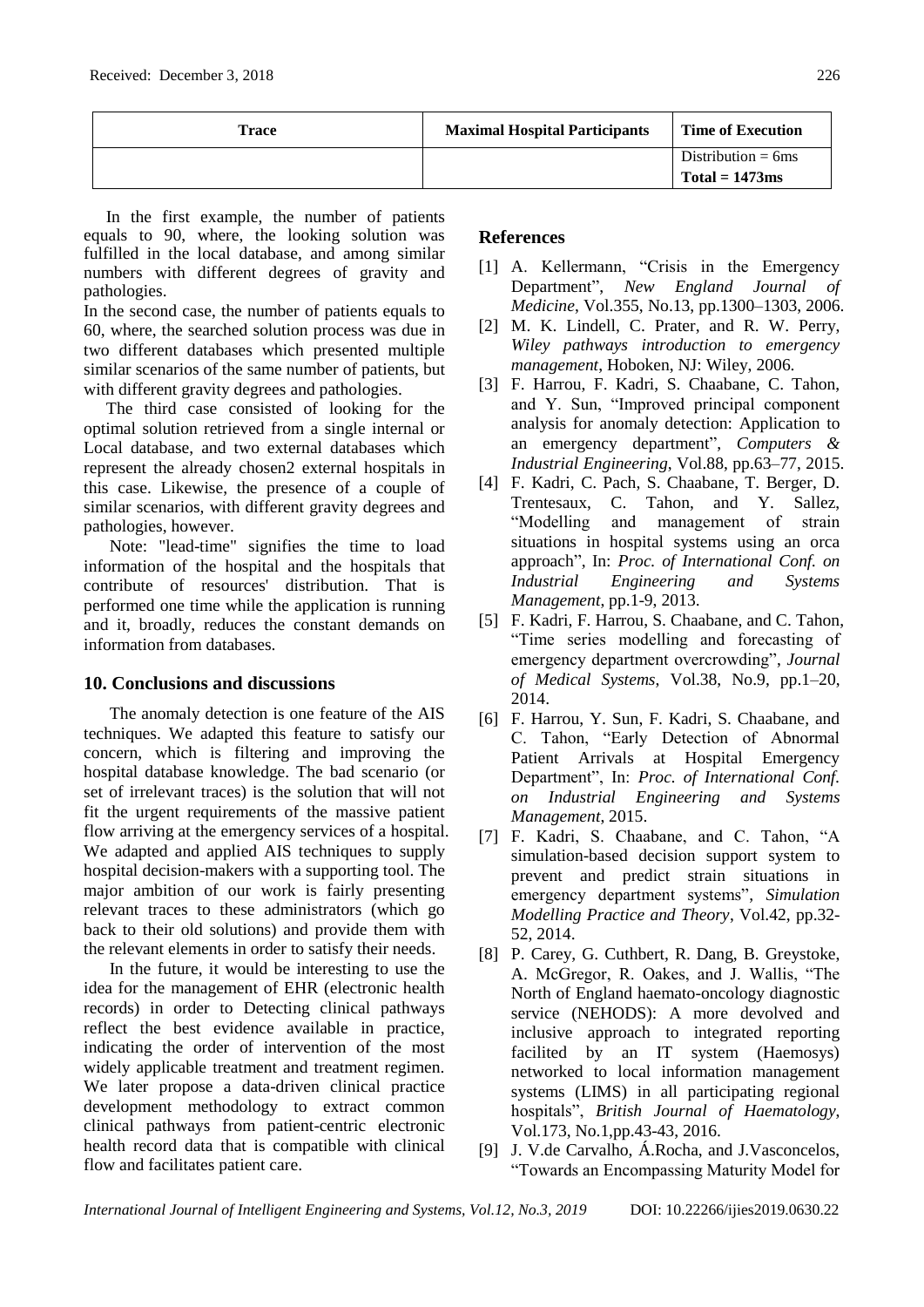the Management of Hospital Information Systems", *Journal of Medical Systems*, Vol.39, No.9, pp.99, 2015.

- [10] C. Virenque, "Large Influx of Injured People in Hospital", *Hôpital Purpan*, pp.712-715, 2016.
- [11] L. N. De Castro and J. Timmis, "Artificial immune systems: a novel paradigm to pattern recognition", *Artificial Neural Networks in Pattern Recognition*, Vol.1, pp.67-84, 2002.
- [12] J. Timmis, A. Hone, T. Stibor, and E. Clark, "Theoretical Advances in Artificial Immune Systems", *Theoretical Computer Science*, Vol.403, No.1, pp.11-32, 2008.
- [13] U. Aickelin and D. DasGupta, "Artificial immune systems", *Search Methodologies*, pp.375-399, 2005.
- [14] L. N. De Castro, and F. J. Von Zuben, "The Clonal Selection Algorithm With Engineering Applications", In: *Proc. of the Workshop on Artificial Immune Systems and Their Applications*, Las Vegas, USA, 2000.
- [15] L. N. De Castro and F. J. Von Zuben, "Learning and Optimization Using the Clonal Selection Principle", *IEEE Transactions on Evolutionary Computation*, Vol.6, No.3, pp.239-251, 2002.
- [16] N. K. Jerne, "Towards a Network Theory of the Immune System", *Ann Immunol*, Vol.125, pp.373-389, 1974.
- [17] J. Greensmith, U. Aickelin, and G. Tedesco, "Information Fusion for Anomaly Detection with the Dendritic Cell Algorithm", *Information Fusion Journal*, Vol.11, No.1, pp.21-34, 2010.
- [18] J. Greensmith, U. Aickelin, and S. Cayzer, "Introducing Dendritic Cells as a Novel Immune-Inspired Algorithm for Anomaly Detection", In: *Proc. of the International Conference on Artificial Immune Systems*, pp.153-167, 2005.
- [19] M. Burnet, "*The Clonal Selection Theory of Acquired Immunity*", Nashville, Vanderbilt University Press, 1959.
- [20] B. Schmidt, A. Al-Fuqaha, A. Gupta, and D. Kountanis, "Optimizing an artificial immune system algorithm in support of flow-Based internet traffic classification", *Applied Soft Computing*, Vol.54, pp.1-22, 2017.
- [21] S. Forrest, A. Perelson, L. Allen, R. Cherukuri, "Self-nonself discrimination in a computer", In: *Proc. 1994 IEEE Computer Society Symposium on Research in Security and Privacy*, pp.202- 212, 1994.
- [22] L.N. De Castro and F.J. Von Zuben, "Learning and optimization using the clonal selection

principle", *IEEE Transactions on Evolutionary Computation*, Vol.6, No.3, pp.239–251, 2002.

- [23] M. Burnet, "*The Clonal Selection Theory of Acquired Immunity*", Nashville, Vanderbilt University Press, 1959.
- [24] D. Tandberg and C. Qualls, "Time series forecasts of emergency department patient volume, length of stay, and acuity", *Annals of Emergency Medicine*, Vol.23, No.2, pp.299– 306, 1994.
- [25] Z. Rotstein, R. Wilf-Miron, B. Lavi, A. Shahar, U. Gabbay, and S. Noy, "The dynamics of patient visits to a public hospital ed: a statistical model", *The American journal of emergency medicine*, Vol.15, No.6, pp.596–599, 1997.
- [26] R. Abdel-Aal and A. Mangoud, "Modeling and forecasting monthly patient volume at a primary health care clinic using univariate time-series analysis", *Computer Methods and Programs in Biomedicine*, Vol.56, No.3, pp.235–247, 1998.
- [27] R. Abdel-Aal and A. Mangoud, "Modeling and forecasting monthly patient volume at a primary health care clinic using univariate time-series analysis", *Computer Methods and Programs in Biomedicine*, Vol.56, No.3, pp.235–247, 1998.
- [28] S. Jones, M. Joy, and J. Pearson, "Forecasting demand of emergency care", *Health Care Management Science*, Vol.5, No.4, pp.297–305, 2002.
- [29] D. R. Eitel, D. A. Travers, A. M. Rosenau, N. Gilboy, and R. C. Wuerz, "The emergency severity index triage algorithm version 2 is reliable and valid", *Academic Emergency Medicine*, Vol.10, No.10, 2003.
- [30] P. Tanabe, R. Gimbel, P. R. Yarnold, and J. G. Adams, "The Emergency Severity Index (version 3) 5-level triage system scores predict ED resource consumption", *Journal of Emergency Nursing*, Vol.30, No.1, pp.22-29, 2004.
- [31] M. W. Cooke and S. Jinks, "Does the Manchester triage system detect the critically ill?", *Emergency Medicine Journal*, Vol.16, No.3, pp.179-181.
- [32] J. G. Jiménez, M. J. Murray, R. Beveridge, J. P. Pons, E. A. Cortés, J. B. F. Garrigós, and M. B. Ferré, "Implementation of the Canadian Emergency Department Triage and Acuity Scale (CTAS) in the Principality of Andorra: Can triage parameters serve as emergency department quality indicators?", *Canadian Journal of Emergency Medicine*, Vol.5, No.5, pp.315-322, 2003.

*International Journal of Intelligent Engineering and Systems, Vol.12, No.3, 2019* DOI: 10.22266/ijies2019.0630.22